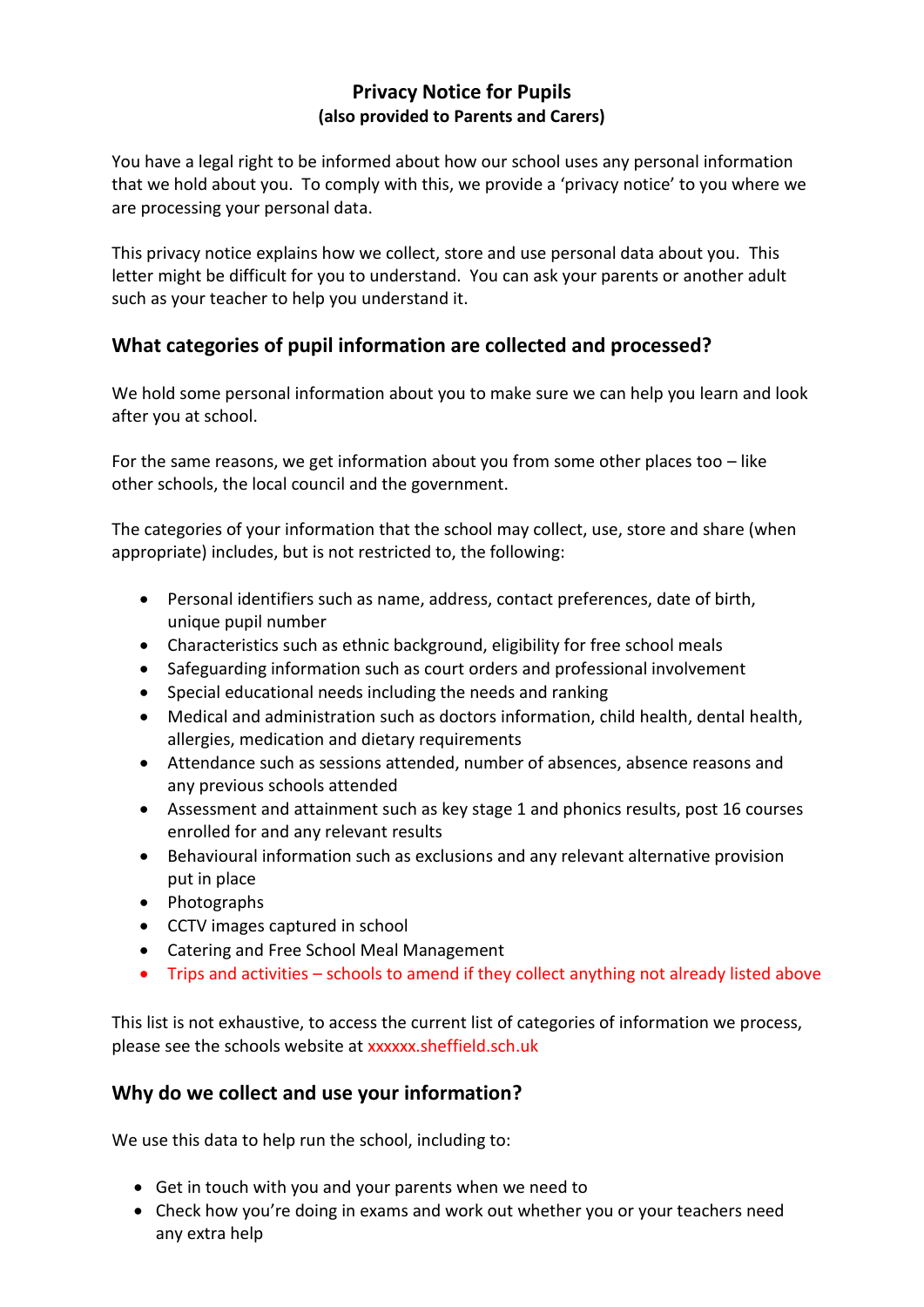- Track how well the school as a whole is performing
- Look after your wellbeing
- To meet the statutory duties placed upon us for DfE data collections

## **Our legal basis for using this data**

We will only collect and use your information when the law allows us to. Most often, we will use your information where:

- We need to comply with the law
- We need to use it to carry out a task in the public interest (in order to provide you with an education)

Sometimes, we may also use your personal information where:

- You, or your parents/carers have given us permission to use it in a certain way
- We need to protect your interests (or someone else's interest)

Where we have got permission to use your data, you or your parents/carers may withdraw this at any time. We will make this clear when we ask for permission, and explain how to go about withdrawing consent.

Some of the reasons listed above for collecting and using your information overlap, and there may be several grounds which mean we can use your data.

The use of your information for these purposes is lawful for the following reasons:

- The Academy Trust is under a legal obligation to collect the information or the information is necessary for us to meet legal requirements imposed upon us such as our duty to safeguard pupils.
- It is necessary for us to hold and use your information for the purposes of our functions in providing schooling and so we can look after our pupils. This is a function which is in the public interest because everybody needs to have an education. This means we have real and proper reasons to use your information.
- We will not usually need your consent to use your information. However, if at any time it appears to us that we would like to use your personal data in a way which means that we would need your consent, then we will explain to you what we want to do and ask you for consent. This is most likely to be where we are involved in activities which are not really part of our job as a Multi Academy Trust/School but we are involved because we think it would benefit our pupils. If you give your consent, you may change your mind at any time. If we think that you will not understand what we are asking then we will ask your parent or carer instead. Usually, we will involve your parents or carers even if you can make your own decision.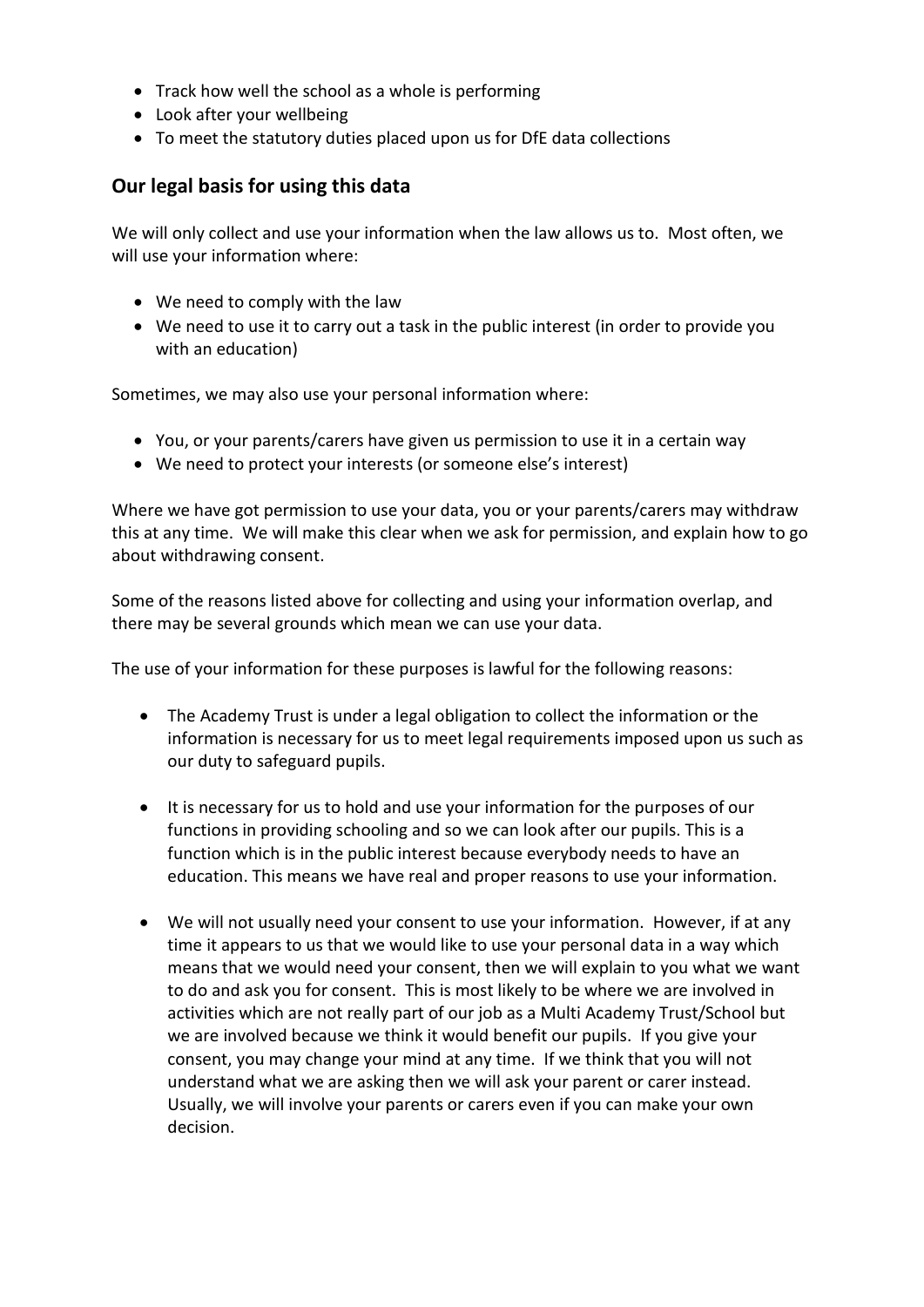# **Collecting this information**

Pupil data is essential for the schools' operational use. Whilst the majority of pupil information you provide to us is mandatory, some of it requested on a voluntary basis. In order to comply with the data protection legislation, we will inform you at the point of collection, whether you are required to provide certain pupil information to us or if you have a choice in this.

We collect pupil information via Data Collection Booklets (registration forms) at the start of the academic year and in Common Transfer Files (CTF) or secure file transfer from the Local Authority Admissions Team or a previous school.

### **How we store this data**

We will keep personal information about you while you are a pupil at our school. We may also keep it after you have left the school, where we are required to by law. We usually keep this information until your 25<sup>th</sup> birthday unless you move to another school in which case we send your file to your new school.

We store your personal information in accordance with the Information and Records Management Society's Toolkit for Schools which sets out how long we keep information about pupils. The toolkit is available online at [IRMS Toolkit for Schools.](https://c.ymcdn.com/sites/irms.site-ym.com/resource/collection/8BCEF755-0353-4F66-9877-CCDA4BFEEAC4/2016_IRMS_Toolkit_for_Schools_v5_Master.pdf)

## **Data sharing**

Where it is legally required, or necessary (and it complies with data protection law) we routinely share pupil information with:

- The Department for Education (DfE) and Central Government we share pupils' data with the DfE on a statutory basis. We are required to share information about our pupils with the DfE under regulation 5 of The Education (Information about Individual Pupils) (England) Regulations 2013. This data sharing underpins school funding and educational attainment policy and monitoring.
- Your new school if you move schools
- Disclosures connected with SEN support eg. non-Local Authority professionals
- School Nursing Team
- CAMHS (Child and Adolescent Mental Health Service)
- Educators and Examining Bodies
- Sheffield City Council
- NHS
- Police, Fire and Rescue Service, Ambulance Service and other emergency or enforcement agencies
- Mercia Learning Trust
- Local government
- Our regulator, Ofsted
- Suppliers and service providers to enable them to provide the service we have contracted them for
- Financial organisations
- Our auditors
- School trips organisations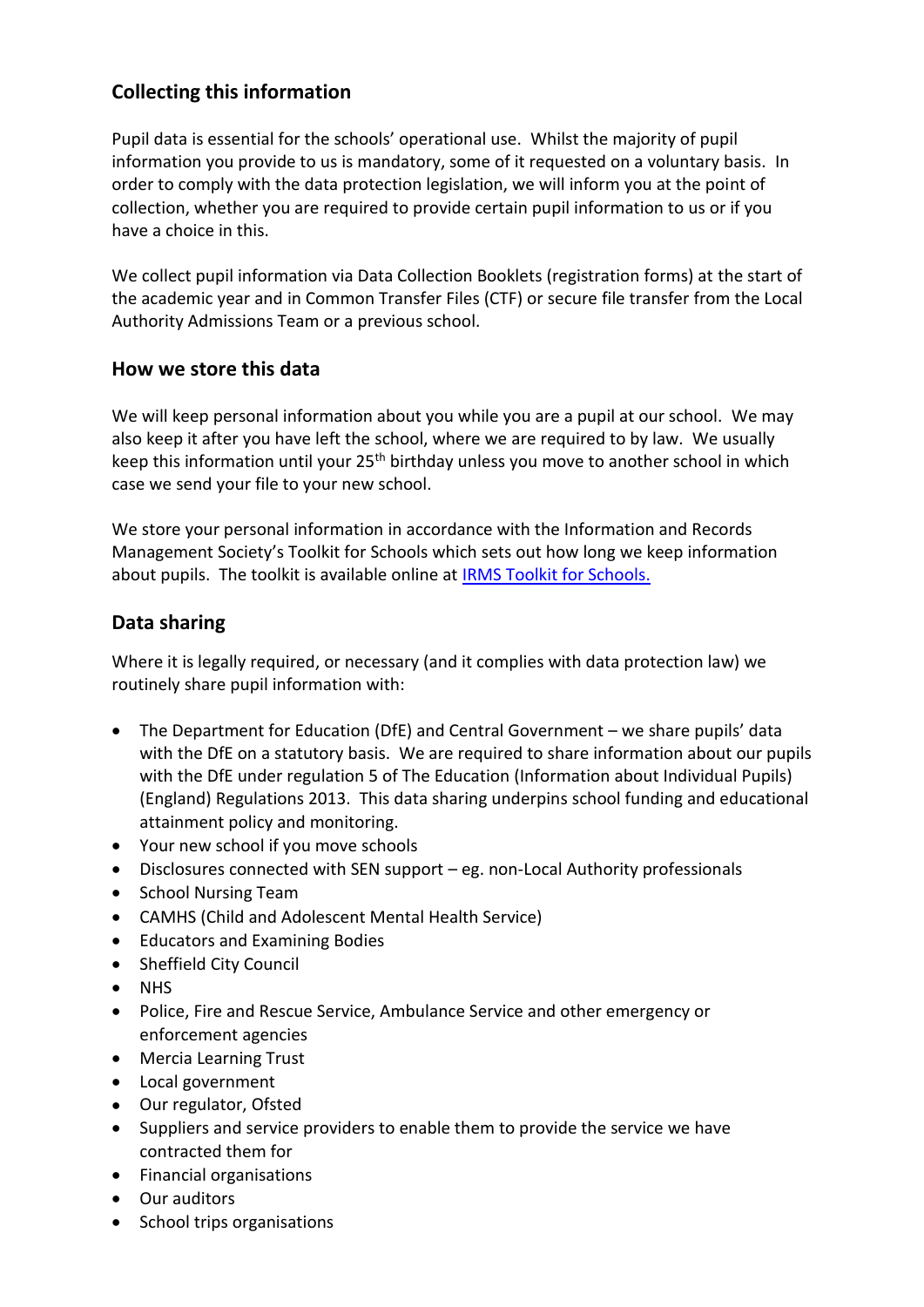The information disclosed to these people/services will include sensitive personal information about you. Usually this means information about your health and any special educational needs or disabilities which you have. We do this because these people need the information so that they can support you.

We do not share information about pupils with any third party without consent unless the law and our policies allow us to do so.

Our disclosure of your personal data is lawful for the following reasons:

- The Academy Trust is under a legal obligation to disclose the information or disclosing the information is necessary for us to meet legal requirements imposed upon us such as our duty to look after our pupils and protect them from harm.
- It is necessary for us to disclose your information for the purposes of our functions in providing schooling. This is a function which is in the public interest.
- We have a legitimate interest in disclosing your information because it is necessary in order to provide our pupils with education and pastoral care and connected purposes as outlined above.
- We will not usually need consent to disclose your information. However, if at any time it appears to us that we would need consent then this will be sought before a disclosure is made.

We do not normally transfer your information to a different country which is outside the European Economic Area. This would only happen if one of your parents lives abroad or if you move to a new school abroad. If this happens, we will be very careful to make sure that it is safe to transfer your information. We will look at whether that other country has good data protection laws for example. If we cannot be sure that it is safe then we will talk to you and your parents about it and make sure that you are happy for us to send your information. As this is not something we normally do and we don't know which country we might need to send your information to, we cannot tell you more about it now but if we want to transfer your data to a different country then we will tell you whether or not we think it is safe and why we have decided that.

### **Youth support services**

#### **Pupils aged 13+**

Once our pupils reach the age of 13, we are legally required to pass on certain information about them to Sheffield Futures (our Local Authority youth support services provider) as it has legal responsibilities regarding the education or training of 13-19 year-olds under section 507B of the Education Act 1996.

This information enables them to provide youth support services, post-16 education and training services, and careers advisers.

Parents/carers, or pupils once aged 16 or over, can request that **only** their child's name, address and date of birth is passed to their Local Authority or provider of youth support services by informing our Data Protection Officer.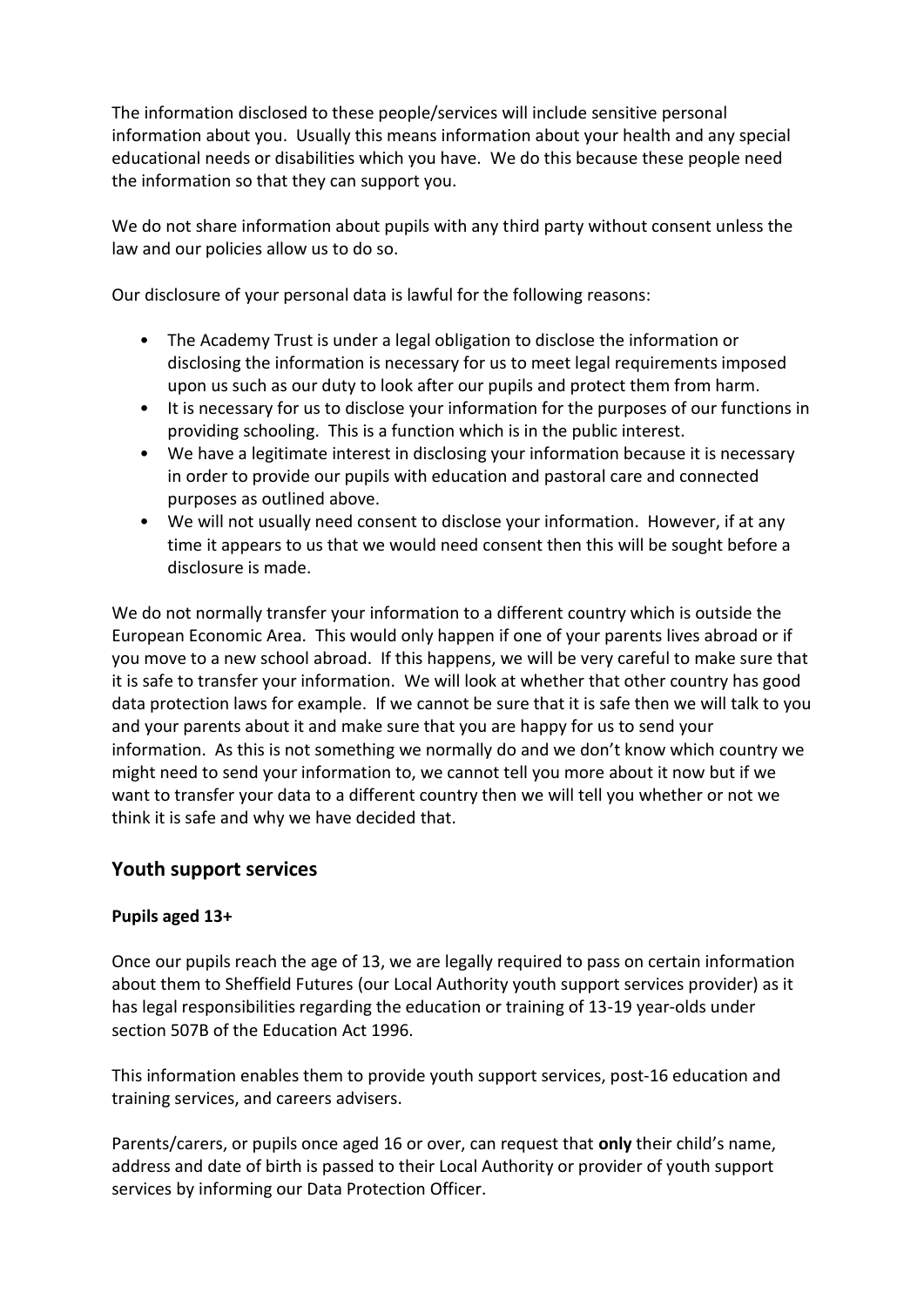#### **Pupils aged 16+**

We will also share certain information about pupils aged 16+ with our local authority and / or provider of youth support services as they have responsibilities in relation to the education or training of 13-19 year olds under section 507B of the Education Act 1996.

This enables them to provide services as follows:

- post-16 education and training providers
- youth support services
- careers advisers

For more information about services for young people, please visit our local authority website.

### **Department for Education**

The Department for Education (DfE) collects personal data from educational settings and local authorities via various statutory data collections. We are required to share information about our pupils with the Department for Education (DfE) either directly or via our local authority for the purpose of those data collections, under:

Regulation 5 of The Education (Information About Individual Pupils) (England) Regulations 2013.

All data is transferred securely and held by DfE under a combination of software and hardware controls, which meet the current [government security policy framework.](https://www.gov.uk/government/publications/security-policy-framework)

For more information, please see 'How Government uses your information' section at the end of this document.

#### **Requesting access to your personal data**

You have a right to make a **'subject access request'** to gain access to personal information that the school holds about you.

Your parents can make a request where you are not considered mature enough to understand your rights over your own data (usually under the age of 12), or where you have provided consent.

You also have the right to:

- Object to processing of personal data that is likely to cause, or is causing, damage or distress
- Prevent processing for the purpose of direct marketing
- Object to decisions being taken by automated means
- In certain circumstances, have inaccurate personal data rectified, blocked, erased or destroyed; and
- Claim compensation for damages caused by a breach of the General Data Protection Regulations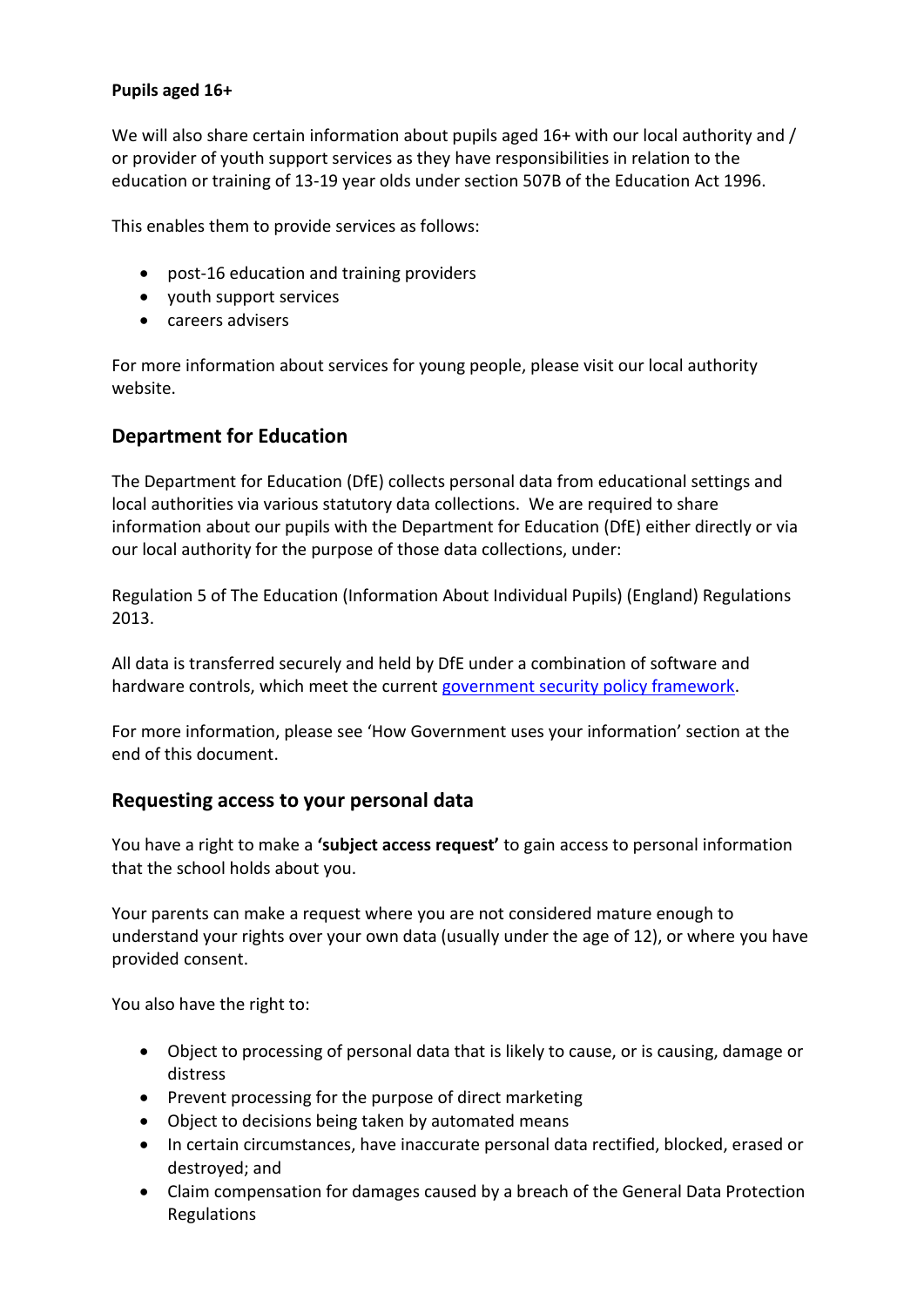There is no automatic parental right of access to educational records in academies, however, the Trust has determined that your parents, or those with parental responsibility, can have free access to your **educational record** (which includes most information about you) within 15 school days of receipt of a written request.

You also have the right for your personal information to be transmitted electronically to another organisation in certain circumstances.

There is more information in our Data Protection Policy or you can ask your school's Data Protection Lead or the Trust's Data Protection Officer. The Data Protection Policy can be found on your school's website or you can ask for a copy at your school's reception.

# **Complaints**

We take any complaints about our collection and use of personal information very seriously.

If you think that our collection or use of personal information is unfair, misleading or inappropriate, or have any other concern about our data processing, please raise this with us in the first instance.

If you would like to make a request please contact our Data Protection Officer.

Alternatively, you can make a complaint to the Information Commissioner's Office:

- Report a concern online at<https://ico.org.uk/concerns/>
- Call 0303 123 1113
- Or write to: Information Commissioner's Office
	- Wycliffe House Water Lane Wilmslow Cheshire SK9 5AF

# **Contact us**

If you have any questions, concerns or would like more information about anything mentioned in this privacy notice, please contact our Data Protection Officer:

Miss Staley Mercia Learning Trust c/o King Ecgbert School Totley Brook Road Sheffield S17 3QU

This notice is based on the [Department for Education's](https://www.gov.uk/government/publications/data-protection-and-privacy-privacy-notices) model privacy notice for pupils, amended to reflect the way we use data in this Multi-Academy Trust/school.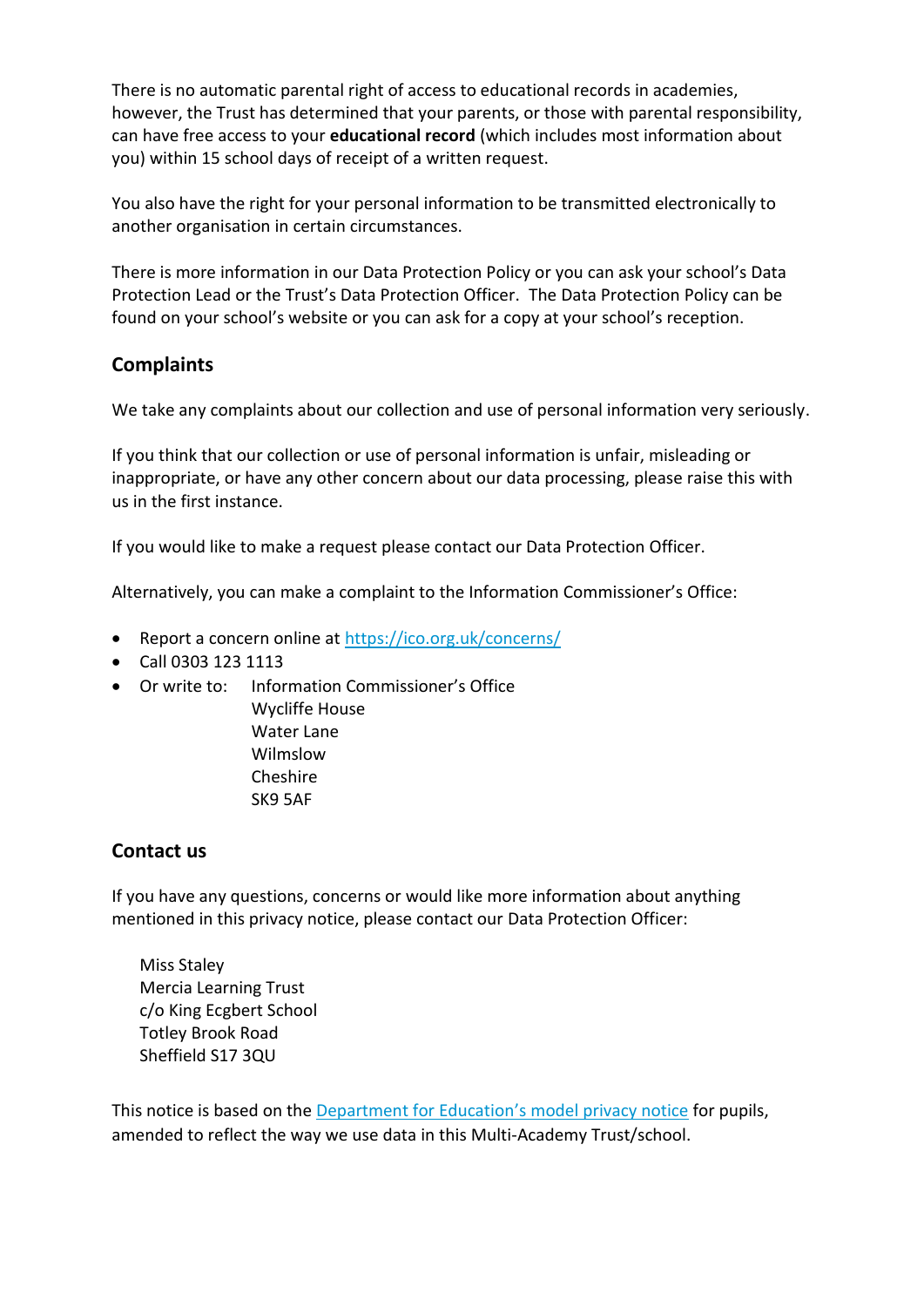### **How Government uses your data**

The pupil data that we lawfully share with the DfE through data collections:

- underpins school funding, which is calculated based upon the numbers of children and their characteristics in each school
- informs 'short term' education policy monitoring and school accountability and intervention (for example, school GCSE results or Pupil Progress measures)
- supports 'longer term' research and monitoring of educational policy (for example how certain subject choices go on to affect education or earnings beyond school)

## **Data collection requirements**

To find out more about the data collection requirements placed on us by the Department for Education (for example; via the school census) go to <https://www.gov.uk/education/data-collection-and-censuses-for-schools>

# **National Pupil Database (NPD)**

We are required to provide information about our pupils to the Department for Education as part of statutory data collections such as the school census and early years' census.

Some of this information is then stored in the [National Pupil Database](https://www.gov.uk/government/publications/national-pupil-database-user-guide-and-supporting-information) (NPD), which is owned and managed by the Department and provides evidence on school performance to inform research, produce statistics and provide information, advice and guidance. The law that allows this is the Education (Information About Individual Pupils) (England) Regulations 2013.

The database is held electronically so it can easily be turned into statistics. The information is securely collected from a range of sources including schools, local authorities and exam boards.

The Department for Education may share information from the NPD with other organisations who promote the education or wellbeing of children in England. Such organisations must agree to strict terms and conditions about how they will use the data.

For more information, see the Department's webpage on [how it collects and shares](https://www.gov.uk/data-protection-how-we-collect-and-share-research-data)  [research data.](https://www.gov.uk/data-protection-how-we-collect-and-share-research-data)

You can also [contact the Department for Education](https://www.gov.uk/contact-dfe) with any further questions about the NPD

# **Sharing by the Department**

The law allows the Department to share pupils' personal data with certain third parties, including:

- schools
- local authorities
- researchers